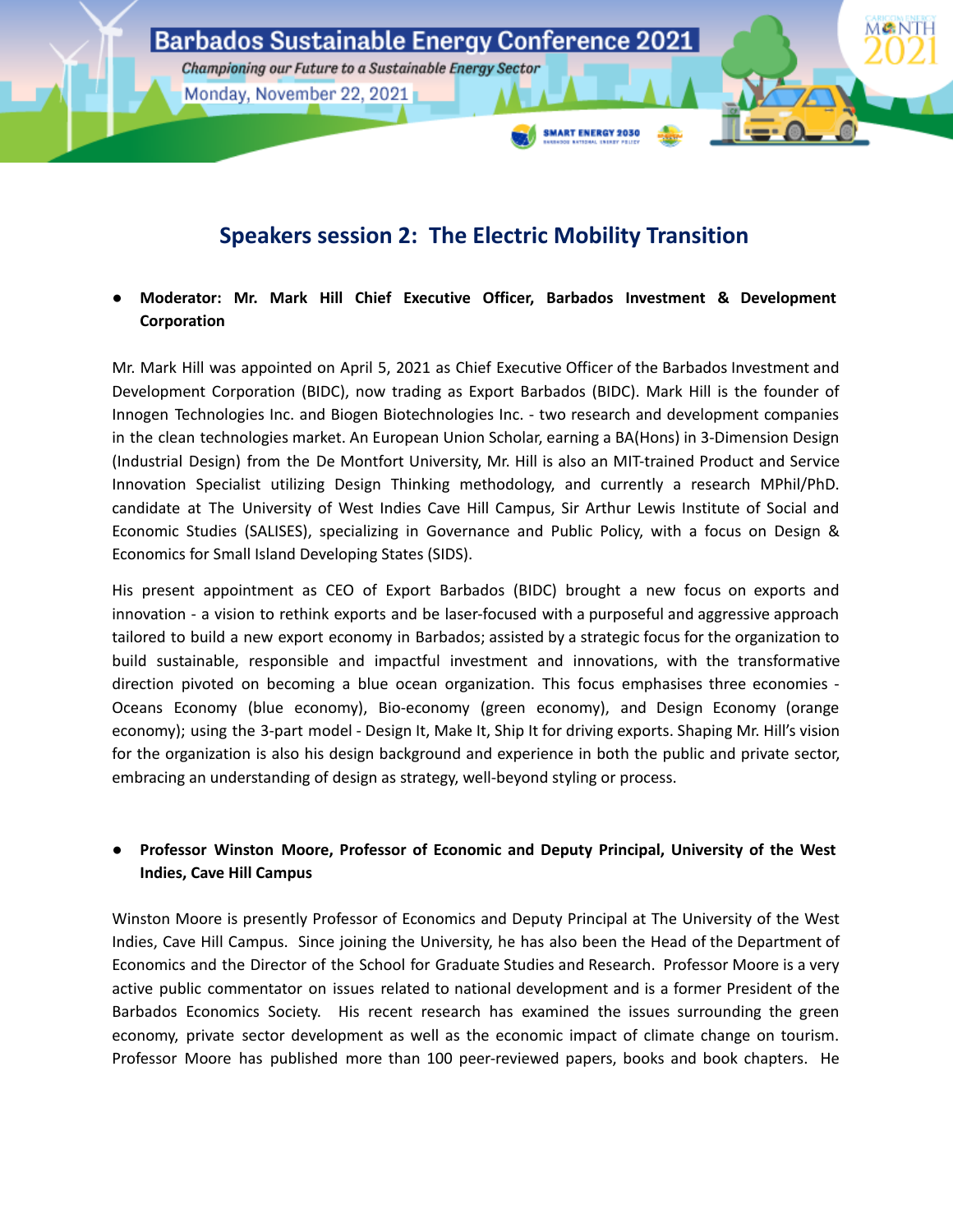

holds a PhD in Economics from the University of Surrey; a MSc in Economics from the University of Warwick; and, a BSc in economics from the University of West Indies, Cave Hill.

## **● Mrs. Joanna Edghill, Co-Founder and Director, Megapower Ltd.**

Jo Edghill is the Co-Founder and a Director of Megapower Ltd. in Barbados. She lived overseas for 10 years working on a range of rural development initiatives in Asia and the South Pacific, including a European Union funded democratic governance project in Papua New Guinea, before returning to Barbados in October 2011.

Jo recognised a distinct market opportunity, for electrified transport, powered by renewables, and formed Megapower Ltd. in February 2013. Megapower's vision is for a network of publicly accessible charging stations, powered by renewable resources, enabling the rapid uptake of electric vehicles in Barbados and the Caribbean.

Megapower is now seen as the Caribbean's leading Electric Vehicle Specialist Garage, having introduced electric cars, electric vans and electric buses to several Caribbean countries, supported electric utilities to run pilot projects, trained >100 technicians and provided input into policy decisions.

Jo holds a Bachelor of Arts in Finance, Accounting and Management and a Master of Arts in International Development from the University of Nottingham in the United Kingdom. Her Masters' Thesis 'Banana Wars, What Next for Dominica and the Windwards?' in 2004 involved research into the preferential trade agreement between Europe and ACP countries.

Jo served on the Board of the Barbados Chapter of The International Women's Forum from 2018-2020 and remains an active member.

Jo is passionate about competitiveness and energy security, especially as it relates to enabling the Caribbean to be a leading tourism market. Alongside her work as Director of Megapower, Jo has provided consultancy support to infoDev's Entrepreneurship Program for Innovation in the Caribbean, the Compete Caribbean Program, through the Inter-American Development Bank and most recently to UN Women.

### **● Mrs. Lynda Holder, Chief Operations Officer, Barbados Transport Board**

A strong management professional with a Master in Business Administration from the University of the West Indies, she is a detailed oriented and highly adaptable professional, with experience in various industries.